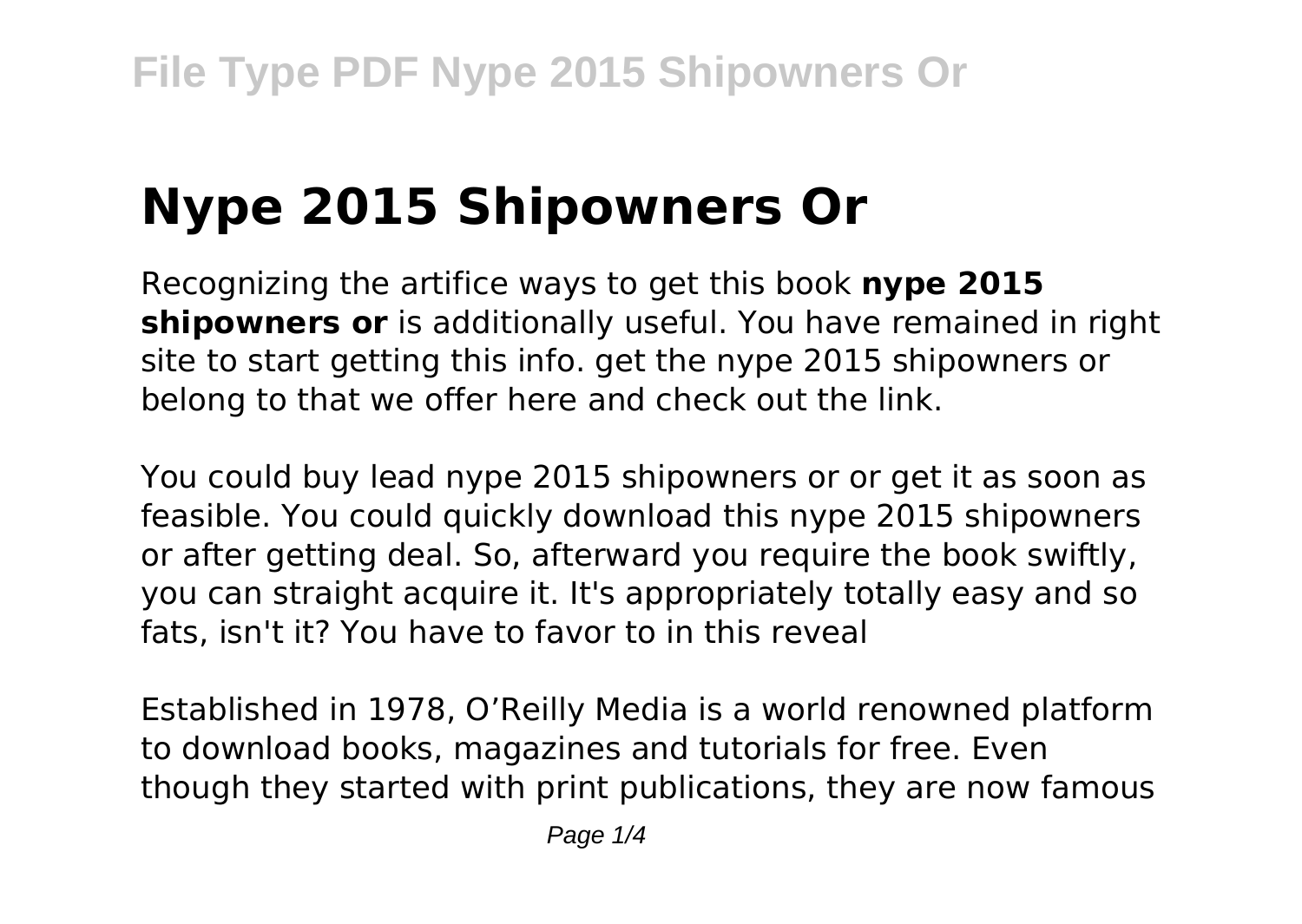for digital books. The website features a massive collection of eBooks in categories like, IT industry, computers, technology, etc. You can download the books in PDF format, however, to get an access to the free downloads you need to sign up with your name and email address.

#### **Nype 2015 Shipowners Or**

With modern paints and ship technique, the provisions in Clause 21 of the NYPE 1946 requiring shipowners to drydock the vessel "at least once in every six months" has become obsolete. A modern solution which reflects present-day practice, is now offered in Clause 19 and leaves it to the parties to agree between themselves as to whether option ...

### **NYPE 93 - BIMCO**

New gas charter party hits the mark in busy market environment 01 October 2021. ASBAGASVOY, the new voyage charter party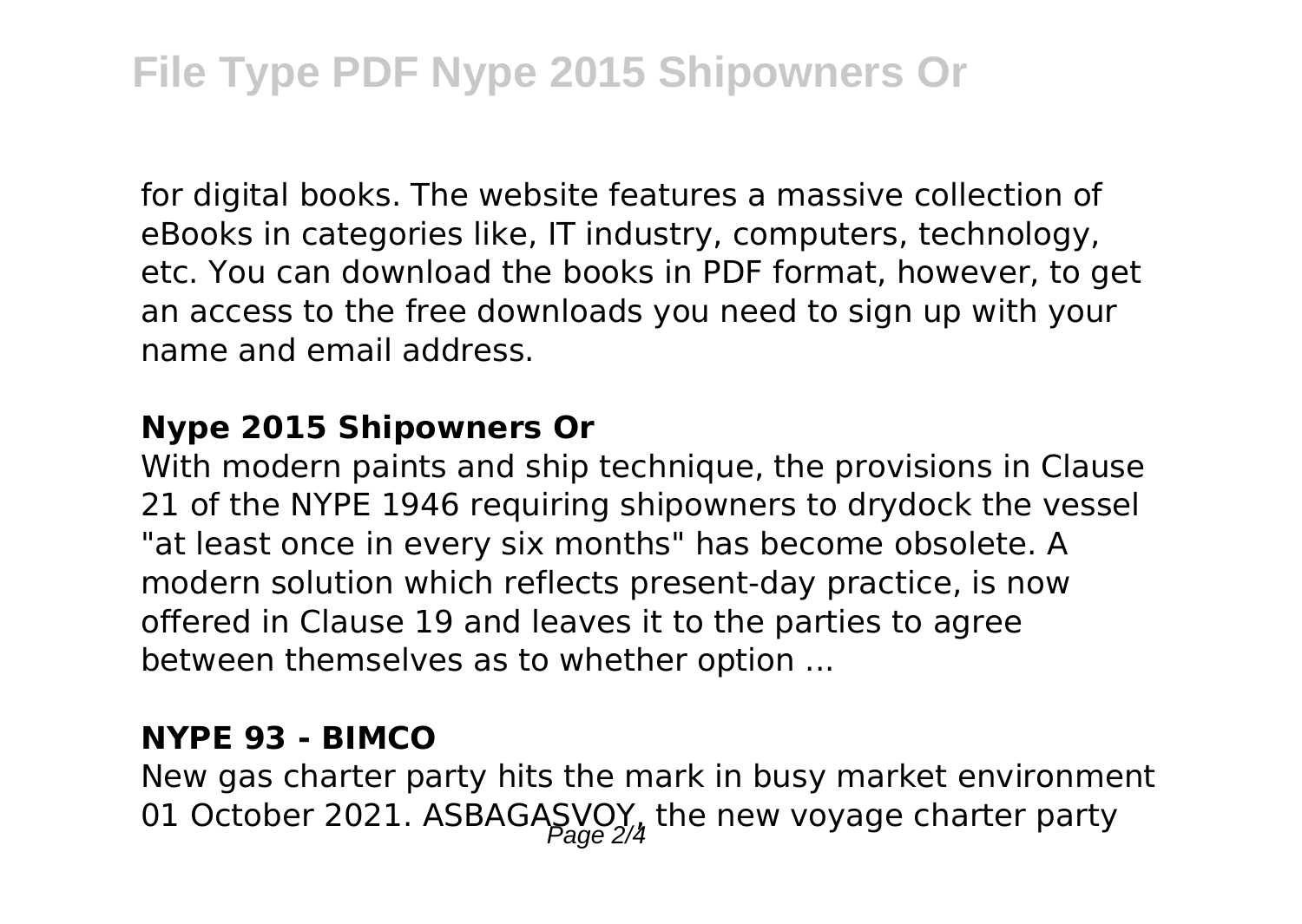for gas tankers developed jointly by BIMCO and the Association of Ship Brokers & Agents (U.S.A.), Inc. (ASBA) has seen a rapid uptake after its release to the market in September 2020.

### **Chartering help and advice - BIMCO**

The Inter-Club New York Produce Exchange Agreement, generally referred to as the Inter-Club Agreement (ICA), has provided a relatively simple mechanism for swiftly and fairly apportioning liability for cargo claims arising under New York Produce Exchange Form (NYPE) or Asbatime charterparties.

### **Inter-Club Agreement (as amended 1 September 2011)**

The OOW Maritime Dictionary is updated at frequent intervals. The best way to find the definition of the term you are searching for is by pressing ctr+f in your web browser to pop up the search bar and type the term you want to find. The majority of the information presented below has been compiled from various